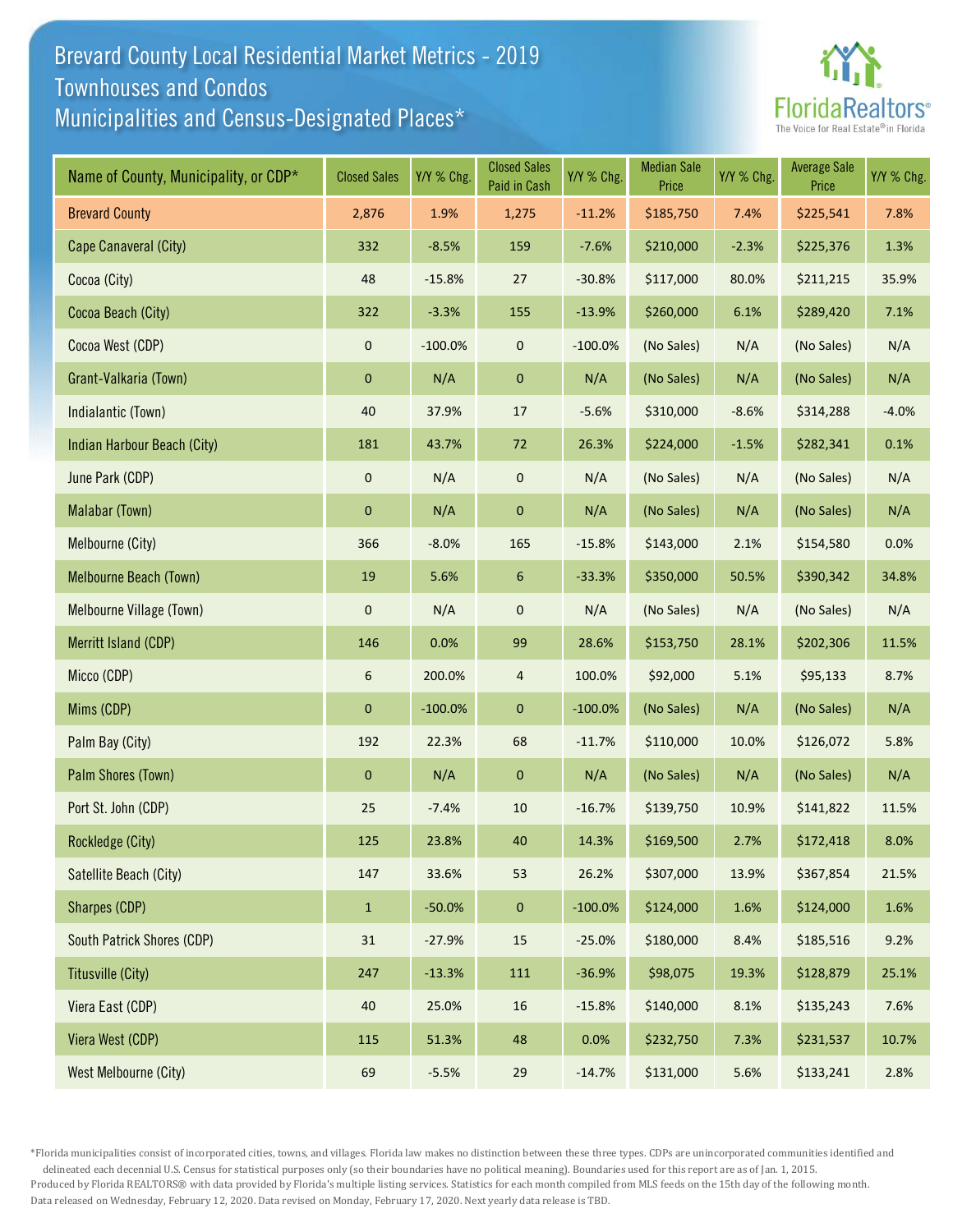## Brevard County Local Residential Market Metrics - 2019 Municipalities and Census-Designated Places\* Townhouses and Condos



| Name of County, Municipality, or CDP* | <b>Dollar Volume</b> | Y/Y % Chg. | Pct. of Orig. List<br><b>Price Received</b> | Y/Y % Chg. | <b>Median Time to</b><br>Contract | Y/Y % Chg. | <b>New Listings</b> | Y/Y % Chg. |
|---------------------------------------|----------------------|------------|---------------------------------------------|------------|-----------------------------------|------------|---------------------|------------|
| <b>Brevard County</b>                 | \$648.7 Million      | 9.9%       | 95.5%                                       | 0.0%       | 43 Days                           | 38.7%      | 3,592               | $-2.6%$    |
| Cape Canaveral (City)                 | \$74.8 Million       | $-7.3%$    | 94.6%                                       | 0.3%       | 42 Days                           | 10.5%      | 414                 | $-8.6%$    |
| Cocoa (City)                          | \$10.1 Million       | 14.5%      | 94.1%                                       | 0.7%       | 42 Days                           | 110.0%     | 64                  | $-3.0%$    |
| Cocoa Beach (City)                    | \$93.2 Million       | 3.5%       | 94.8%                                       | $-0.4%$    | 58 Days                           | 48.7%      | 409                 | $-12.0%$   |
| Cocoa West (CDP)                      | (No Sales)           | N/A        | (No Sales)                                  | N/A        | (No Sales)                        | N/A        | $\mathbf{1}$        | $-50.0%$   |
| Grant-Valkaria (Town)                 | (No Sales)           | N/A        | (No Sales)                                  | N/A        | (No Sales)                        | N/A        | 0                   | N/A        |
| Indialantic (Town)                    | \$12.6 Million       | 32.4%      | 95.6%                                       | 2.9%       | 46 Days                           | 360.0%     | 45                  | 7.1%       |
| Indian Harbour Beach (City)           | \$51.1 Million       | 43.8%      | 95.1%                                       | $-0.7%$    | 66 Days                           | 53.5%      | 190                 | $-7.3%$    |
| June Park (CDP)                       | (No Sales)           | N/A        | (No Sales)                                  | N/A        | (No Sales)                        | N/A        | $\mathbf 0$         | $-100.0%$  |
| Malabar (Town)                        | (No Sales)           | N/A        | (No Sales)                                  | N/A        | (No Sales)                        | N/A        | 0                   | N/A        |
| Melbourne (City)                      | \$56.6 Million       | $-8.1%$    | 95.6%                                       | 0.0%       | 33 Days                           | 26.9%      | 468                 | 0.2%       |
| Melbourne Beach (Town)                | \$7.4 Million        | 42.3%      | 97.4%                                       | 1.4%       | 13 Days                           | $-45.8%$   | 37                  | 117.6%     |
| Melbourne Village (Town)              | (No Sales)           | N/A        | (No Sales)                                  | N/A        | (No Sales)                        | N/A        | $\mathbf 0$         | N/A        |
| Merritt Island (CDP)                  | \$29.5 Million       | 11.5%      | 95.5%                                       | 1.7%       | 36 Days                           | 38.5%      | 236                 | 22.9%      |
| Micco (CDP)                           | \$570,798            | 226.2%     | 97.4%                                       | 1.0%       | 120 Days                          | 361.5%     | 9                   | 12.5%      |
| Mims (CDP)                            | (No Sales)           | N/A        | (No Sales)                                  | N/A        | (No Sales)                        | N/A        | 5                   | $-54.5%$   |
| Palm Bay (City)                       | \$24.2 Million       | 29.4%      | 96.5%                                       | 0.5%       | 34 Days                           | 161.5%     | 226                 | 15.3%      |
| Palm Shores (Town)                    | (No Sales)           | N/A        | (No Sales)                                  | N/A        | (No Sales)                        | N/A        | $\mathbf 0$         | N/A        |
| Port St. John (CDP)                   | \$3.5 Million        | 3.2%       | 96.2%                                       | 0.0%       | 18 Days                           | $-51.4%$   | 20                  | $-31.0%$   |
| Rockledge (City)                      | \$21.6 Million       | 33.7%      | 97.2%                                       | 0.1%       | 24 Days                           | 60.0%      | 163                 | 25.4%      |
| Satellite Beach (City)                | \$54.1 Million       | 62.4%      | 97.6%                                       | 1.2%       | 75 Days                           | 56.3%      | 165                 | 14.6%      |
| Sharpes (CDP)                         | \$124,000            | $-49.2%$   | 89.3%                                       | $-2.1%$    | 115 Days                          | 13.9%      | $\pmb{0}$           | $-100.0%$  |
| South Patrick Shores (CDP)            | \$5.8 Million        | $-21.3%$   | 97.3%                                       | 2.3%       | 42 Days                           | 75.0%      | 34                  | $-30.6%$   |
| Titusville (City)                     | \$31.8 Million       | 8.4%       | 95.1%                                       | $-0.1%$    | 30 Days                           | 42.9%      | 264                 | $-24.8%$   |
| Viera East (CDP)                      | \$5.4 Million        | 34.5%      | 95.8%                                       | $-0.5%$    | 28 Days                           | 100.0%     | 42                  | $-10.6%$   |
| Viera West (CDP)                      | \$26.6 Million       | 67.6%      | 97.4%                                       | 0.1%       | 68 Days                           | 151.9%     | 144                 | 27.4%      |
| West Melbourne (City)                 | \$9.2 Million        | $-2.8%$    | 95.8%                                       | $-0.4%$    | 39 Days                           | 85.7%      | 72                  | $-18.2%$   |

\*Florida municipalities consist of incorporated cities, towns, and villages. Florida law makes no distinction between these three types. CDPs are unincorporated communities identified and

delineated each decennial U.S. Census for statistical purposes only (so their boundaries have no political meaning). Boundaries used for this report are as of Jan. 1, 2015. Produced by Florida REALTORS® with data provided by Florida's multiple listing services. Statistics for each month compiled from MLS feeds on the 15th day of the following month. Data released on Wednesday, February 12, 2020. Data revised on Monday, February 17, 2020. Next yearly data release is TBD.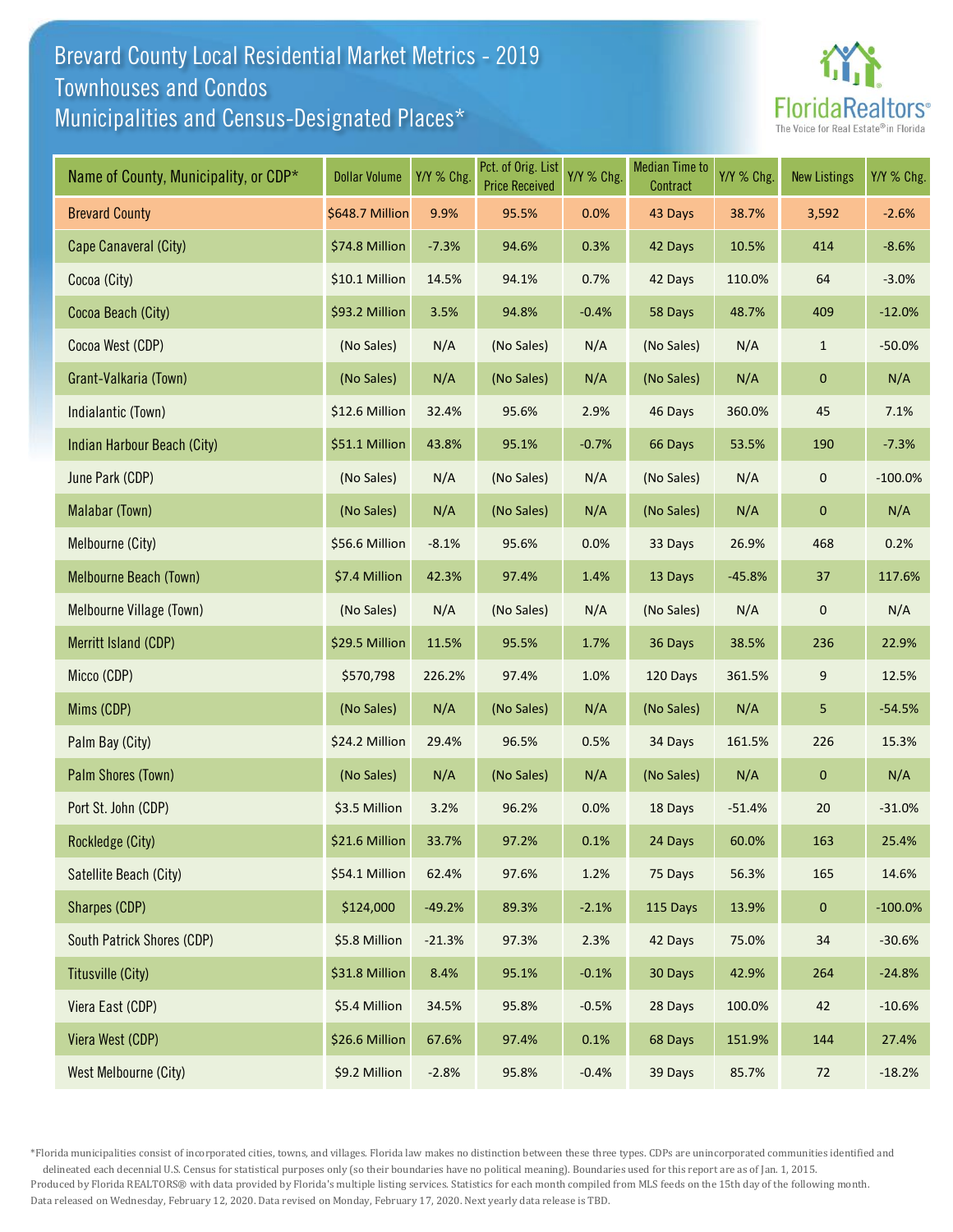## Brevard County Local Residential Market Metrics - 2019 Municipalities and Census-Designated Places\* Townhouses and Condos



| Name of County, Municipality, or CDP* | <b>New Pending</b><br><b>Sales</b> | Y/Y % Chg. | Pending<br>Inventory | Y/Y % Chg. | <b>Active Inventory</b> | Y/Y % Chg. | <b>Months Supply</b><br>of Inventory | Y/Y % Chg. |
|---------------------------------------|------------------------------------|------------|----------------------|------------|-------------------------|------------|--------------------------------------|------------|
| <b>Brevard County</b>                 | 3,114                              | 2.6%       | 288                  | 9.5%       | 767                     | $-15.2%$   | 3.2                                  | $-15.8%$   |
| Cape Canaveral (City)                 | 342                                | $-11.4%$   | $21\,$               | $-8.7%$    | 93                      | $-8.8%$    | 3.4                                  | 0.0%       |
| Cocoa (City)                          | 52                                 | $-18.8%$   | $\overline{7}$       | $-12.5%$   | 12                      | $-14.3%$   | 3.0                                  | 3.4%       |
| Cocoa Beach (City)                    | 358                                | 7.2%       | 31                   | 93.8%      | 96                      | $-25.0%$   | 3.6                                  | $-21.7%$   |
| Cocoa West (CDP)                      | 0                                  | $-100.0%$  | $\pmb{0}$            | N/A        | $\mathbf{1}$            | N/A        | 0.0                                  | N/A        |
| Grant-Valkaria (Town)                 | $\pmb{0}$                          | N/A        | $\pmb{0}$            | N/A        | $\pmb{0}$               | N/A        | $0.0\,$                              | N/A        |
| Indialantic (Town)                    | 45                                 | 32.4%      | 3                    | $-25.0%$   | 11                      | $-35.3%$   | 3.3                                  | $-52.9%$   |
| Indian Harbour Beach (City)           | 191                                | 42.5%      | $\overline{7}$       | $-30.0%$   | 44                      | $-34.3%$   | 2.9                                  | $-54.7%$   |
| June Park (CDP)                       | $\pmb{0}$                          | N/A        | $\pmb{0}$            | N/A        | $\mathsf{O}\xspace$     | $-100.0%$  | $0.0\,$                              | N/A        |
| Malabar (Town)                        | $\pmb{0}$                          | N/A        | $\pmb{0}$            | N/A        | $\pmb{0}$               | N/A        | 0.0                                  | N/A        |
| Melbourne (City)                      | 404                                | 2.0%       | 40                   | 73.9%      | 92                      | 3.4%       | 3.0                                  | 11.1%      |
| Melbourne Beach (Town)                | 21                                 | 40.0%      | $\overline{2}$       | N/A        | 13                      | 225.0%     | 8.2                                  | 203.7%     |
| Melbourne Village (Town)              | $\pmb{0}$                          | N/A        | $\pmb{0}$            | N/A        | $\mathsf{O}\xspace$     | N/A        | $0.0\,$                              | N/A        |
| Merritt Island (CDP)                  | 155                                | $-4.9%$    | 22                   | 29.4%      | 37                      | $-19.6%$   | 3.0                                  | $-21.1%$   |
| Micco (CDP)                           | 6                                  | 500.0%     | $\pmb{0}$            | N/A        | $\overline{7}$          | 75.0%      | 14.0                                 | $-41.7%$   |
| Mims (CDP)                            | $\mathbf 0$                        | $-100.0%$  | $\pmb{0}$            | N/A        | $\mathbf{3}$            | $-25.0%$   | 0.0                                  | $-100.0%$  |
| Palm Bay (City)                       | 209                                | 24.4%      | 16                   | 77.8%      | 23                      | $-23.3%$   | $1.4\,$                              | $-39.1%$   |
| Palm Shores (Town)                    | $\pmb{0}$                          | N/A        | $\mathbf 0$          | N/A        | $\mathbf{0}$            | N/A        | $0.0\,$                              | N/A        |
| Port St. John (CDP)                   | 26                                 | $-7.1%$    | 0                    | N/A        | $\mathsf{O}\xspace$     | $-100.0%$  | $0.0\,$                              | $-100.0%$  |
| Rockledge (City)                      | 149                                | 16.4%      | 22                   | 83.3%      | 19                      | 26.7%      | 1.8                                  | 0.0%       |
| Satellite Beach (City)                | 150                                | 10.3%      | 21                   | $-30.0%$   | 37                      | $-21.3%$   | 3.0                                  | $-41.2%$   |
| Sharpes (CDP)                         | $\pmb{0}$                          | $-100.0\%$ | $\pmb{0}$            | $-100.0%$  | $\mathbf 0$             | N/A        | $0.0\,$                              | N/A        |
| South Patrick Shores (CDP)            | 32                                 | $-37.3%$   | $\mathbf{1}$         | $-80.0%$   | $\overline{4}$          | $-20.0%$   | $1.5\,$                              | 7.1%       |
| Titusville (City)                     | 283                                | $-6.6%$    | 22                   | 83.3%      | 38                      | $-50.0%$   | $1.8\,$                              | $-43.8%$   |
| Viera East (CDP)                      | 41                                 | 17.1%      | $\mathbf{1}$         | $-66.7%$   | 6                       | $-45.5%$   | $1.8\,$                              | $-56.1%$   |
| Viera West (CDP)                      | 128                                | 45.5%      | $20\,$               | 81.8%      | 31                      | $-13.9%$   | 3.2                                  | $-43.9%$   |
| West Melbourne (City)                 | $76\,$                             | 1.3%       | 5 <sub>5</sub>       | 25.0%      | $\bf 8$                 | $-46.7%$   | $1.4\,$                              | $-44.0%$   |

\*Florida municipalities consist of incorporated cities, towns, and villages. Florida law makes no distinction between these three types. CDPs are unincorporated communities identified and

delineated each decennial U.S. Census for statistical purposes only (so their boundaries have no political meaning). Boundaries used for this report are as of Jan. 1, 2015. Produced by Florida REALTORS® with data provided by Florida's multiple listing services. Statistics for each month compiled from MLS feeds on the 15th day of the following month. Data released on Wednesday, February 12, 2020. Data revised on Monday, February 17, 2020. Next yearly data release is TBD.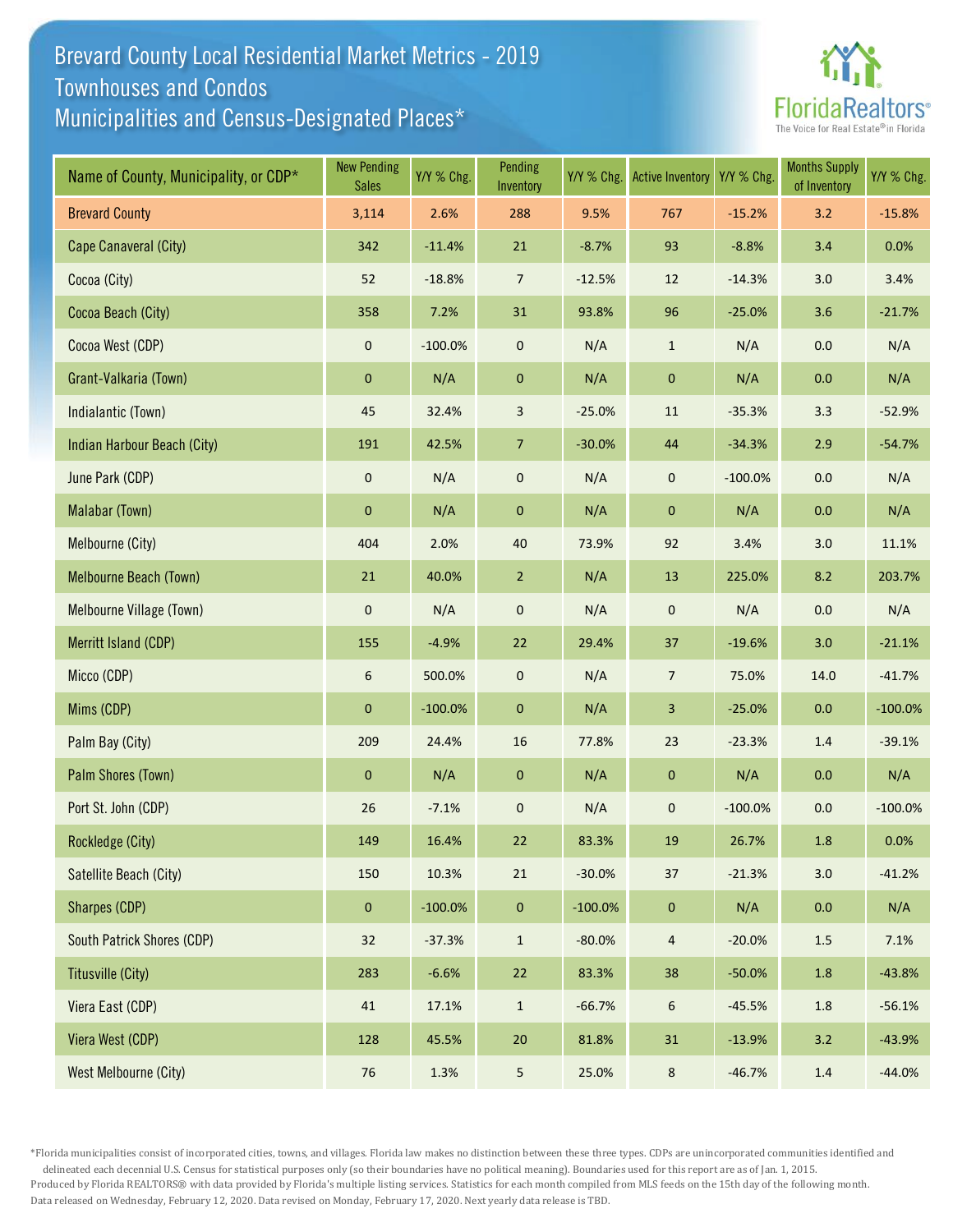Brevard County Local Residential Market Metrics - 2019 Municipalities and Census-Designated Places\* Reference Map - Northern Brevard County





\*Florida municipalities consist of incorporated cities, towns, and villages. Florida law makes no distinction between these three types. CDPs are unincorporated communities identified and delineated each decennial U.S. Census for statistical purposes only (so their boundaries have no political meaning). Boundaries used for this report are as of Jan. 1, 2015. Produced by Florida REALTORS® with data provided by Florida's multiple listing services. Statistics for each month compiled from MLS feeds on the 15th day of the following month. Data released on Wednesday, February 12, 2020. Data revised on Monday, February 17, 2020. Next yearly data release is TBD.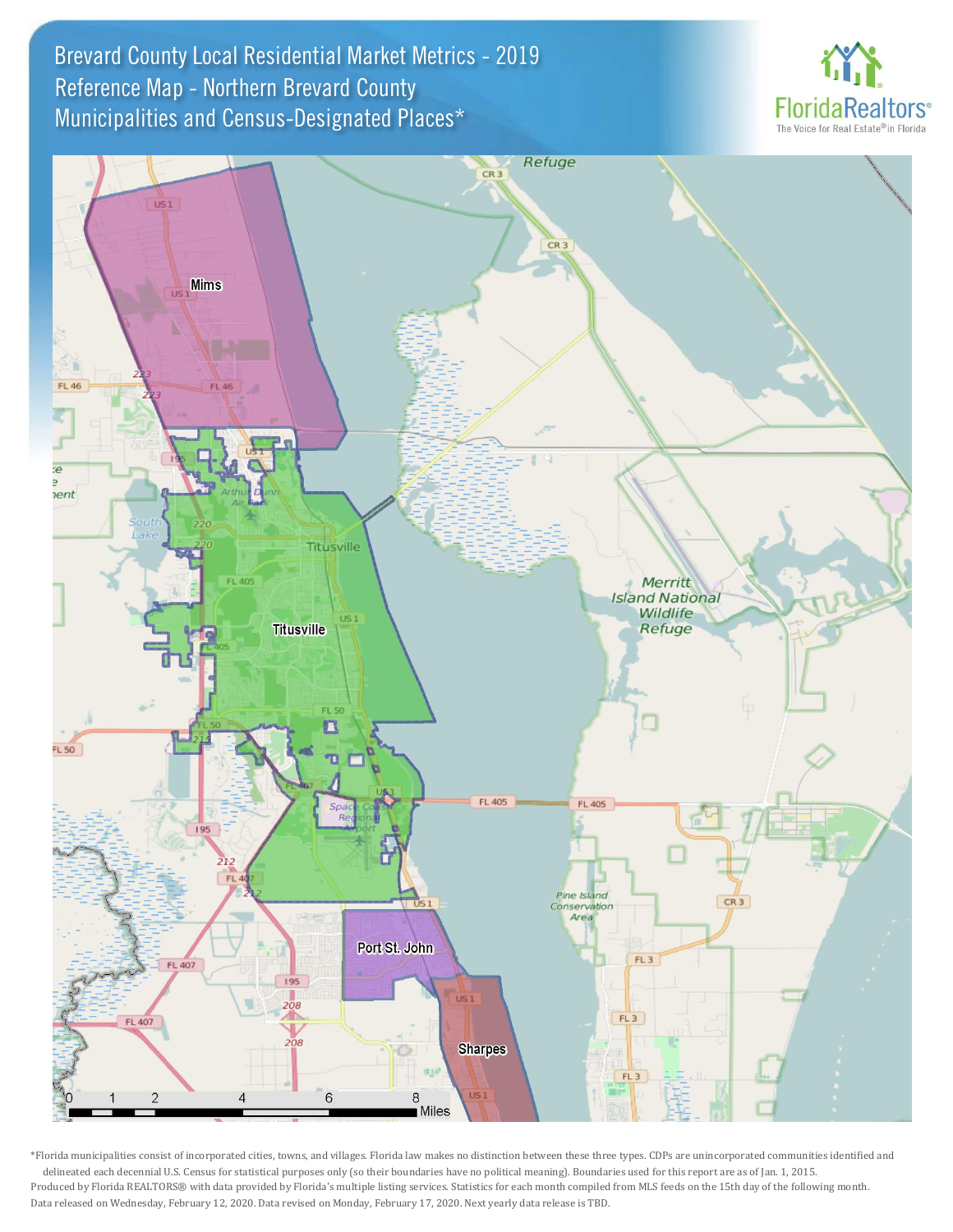Brevard County Local Residential Market Metrics - 2019 Municipalities and Census-Designated Places\* Reference Map - Central Brevard County





\*Florida municipalities consist of incorporated cities, towns, and villages. Florida law makes no distinction between these three types. CDPs are unincorporated communities identified and delineated each decennial U.S. Census for statistical purposes only (so their boundaries have no political meaning). Boundaries used for this report are as of Jan. 1, 2015. Produced by Florida REALTORS® with data provided by Florida's multiple listing services. Statistics for each month compiled from MLS feeds on the 15th day of the following month. Data released on Wednesday, February 12, 2020. Data revised on Monday, February 17, 2020. Next yearly data release is TBD.